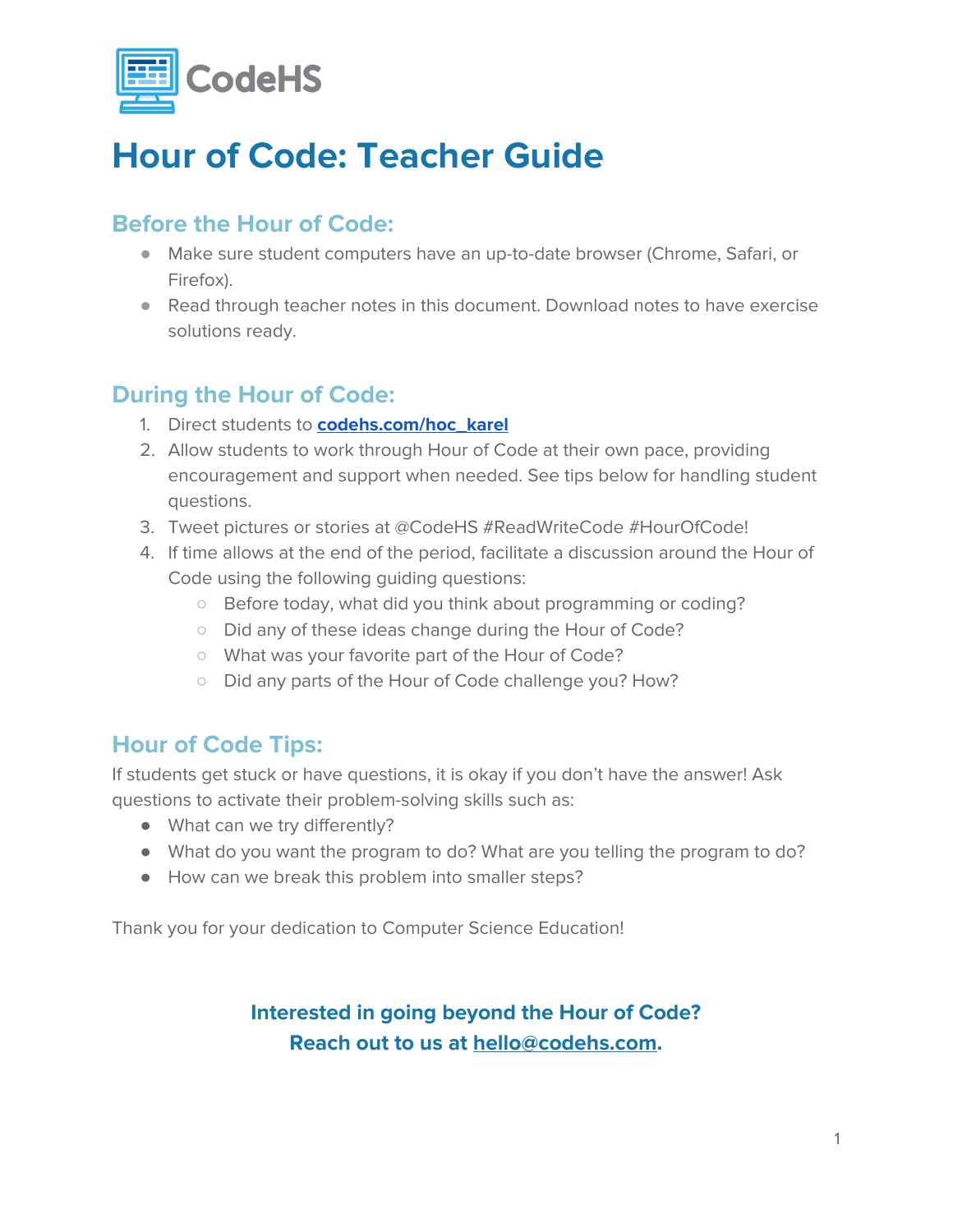

## **Programming with Karel Teacher Notes**

In this Hour of Code, students are introduced to basic programming concepts. They learn how Karel the Dog can be given a set of instructions to perform a simple task.

#### **Objective**

Students will be able to …

- Write commands to instruct Karel to solve different problems
- Write basic functions for Karel

#### **Link to Activity: [codehs.com/hoc\\_karel](http://codehs.com/hoc_karel)**

#### **Discussion Questions**

- What is programming?
- What is the difference between a computer and computing?
- How are instructions used to execute simple tasks?

#### **Exercise Solutions**

| <b>Your First Karel Program</b> |                                                                       |  |
|---------------------------------|-----------------------------------------------------------------------|--|
| <b>Description</b>              | Write a program to have Karel move to the tennis ball and pick it up. |  |
| <b>Motivation</b>               | Students practice writing the basic Karel commands.                   |  |
| <b>Solution</b>                 | $move()$ ;<br>$move()$ ;<br>$move()$ ;<br>$move()$ ;<br>takeBall();   |  |

| <b>Short Stack</b> |                                                                                                                                                    |
|--------------------|----------------------------------------------------------------------------------------------------------------------------------------------------|
| <b>Description</b> | Write a program to have Karel create a short stack of tennis balls. Karel should<br>move one spot, put down two tennis balls, and then move again. |
| <b>Motivation</b>  | Students practice writing the basic Karel commands.                                                                                                |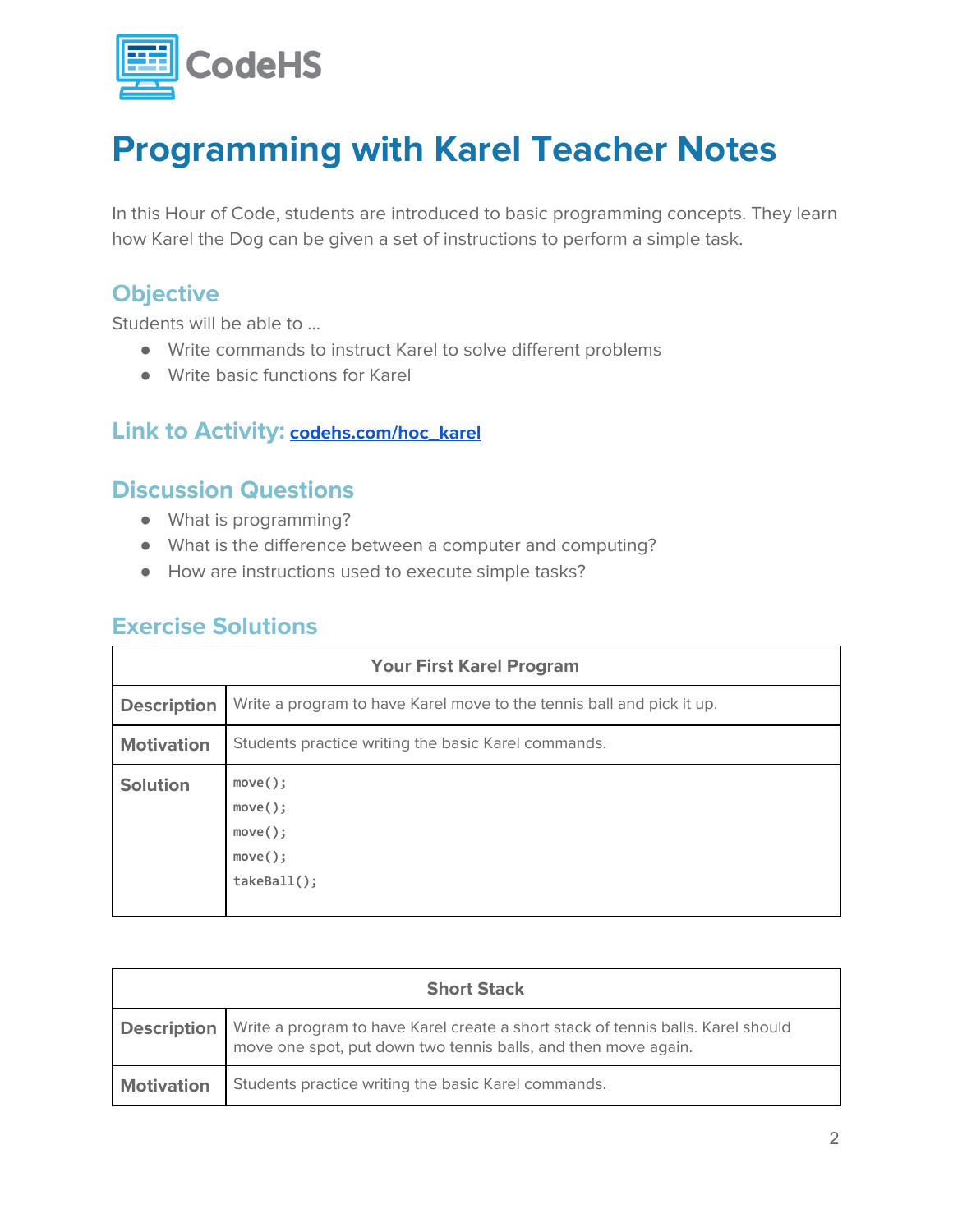

# **Programming with Karel Teacher Notes**

| <b>Solution</b> | move();    |
|-----------------|------------|
|                 | putBall(); |
|                 | putBall(); |
|                 | move();    |
|                 |            |

| <b>Make a Tower</b> |                                                                                                                                                                                                            |  |
|---------------------|------------------------------------------------------------------------------------------------------------------------------------------------------------------------------------------------------------|--|
| <b>Description</b>  | Write a program to have Karel build a tower of tennis balls. Karel should end up on<br>top of the tower.                                                                                                   |  |
| <b>Motivation</b>   | Students will realize that they need to turn right, but there is no turnRight();<br>command. The goal is to problem solve and realize that turning left 3 times<br>accomplishes the same as turning right. |  |
| <b>Solution</b>     | $move()$ ;<br>putBall();<br>turnLeft();<br>$move()$ ;<br>putBall();<br>$move()$ ;<br>$putBall()$ ;<br>$move()$ ;<br>turnLeft();<br>turnLeft();<br>turnLeft();                                              |  |

| <b>Pyramid of Karel</b> |                                                                                                                                                                                                                                                                                                                                                                     |
|-------------------------|---------------------------------------------------------------------------------------------------------------------------------------------------------------------------------------------------------------------------------------------------------------------------------------------------------------------------------------------------------------------|
| <b>Description</b>      | Write a program to have Karel build a pyramid. There should be three balls on the<br>first row, two in the second row, and one in the third row.                                                                                                                                                                                                                    |
| <b>Motivation</b>       | This program is designed to get students to think visually and in steps. Building the<br>pyramid requires a lot of commands--most likely too many for the student to write<br>without running the program to test it. The best tactic to employ is to write a few<br>commands, run the program, see where Karel ends up and what needs to come<br>next, and repeat. |